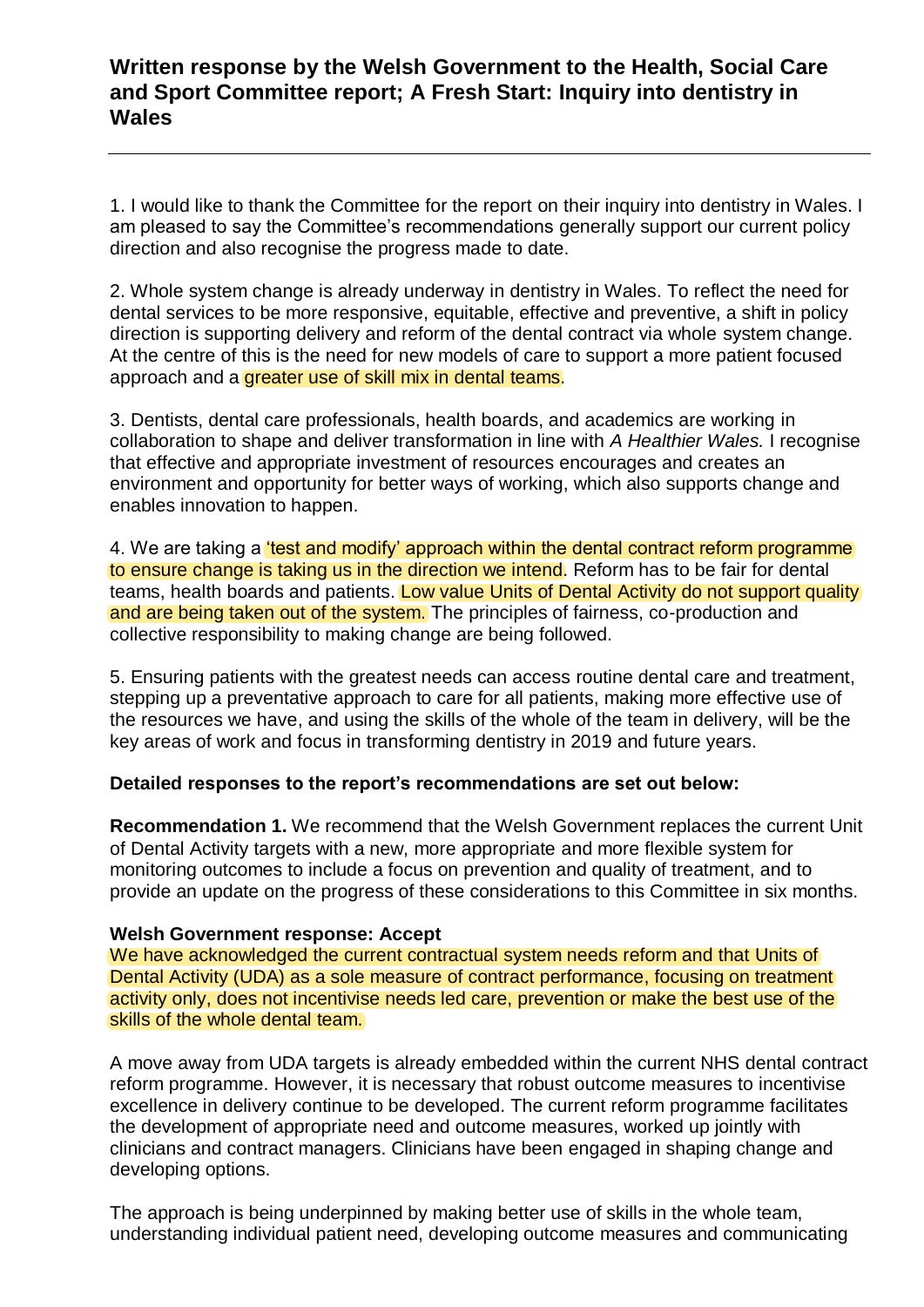delivery expectations within the patient journey. This supports adoption of appropriate, evidence informed and preventive care delivery, to meet need and reduce wasteful repeat exams for those patients who do not need such frequent visits.

In addition, the variation in the value of UDAs and the perverse incentives generated by them, requires new approaches to contracting. The reform programme is moving low value UDAs out of the system and also introducing more meaningful measures based on practice level quality, access, risk and need.

An updated progress report on contract reform will be provided to the Committee in 6 months.

**Financial Implications** – None. Any additional costs will be drawn from existing programme budgets.

**Recommendation 2.** We recommend that the Welsh Government ensures and monitors the consistent reinvestment of clawback money recovered by health boards back into dentistry services until a new system for monitoring outcomes is in place (as referred to in recommendation 1).

### **Welsh Government response: Accept**

Holding health boards to account for the investment the Welsh Government makes in NHS dental services is a core responsibility. Primary care dental budgets remain ring-fenced for those health boards without two successive approved Integrated Medium Term Plans. The Designed to Smile and Gwên am Byth oral health programme budgets remain ring-fenced for all health boards.

Health boards are monitored and scrutinised on the use of dental resources. The Welsh Government has regular discussion with health boards to encourage efficient and effective investment in dentistry, including appropriate reinvestment of any clawback or recovery of funding as a result of contractual under-delivery. Sanctions have been applied to health boards who have not achieved full expenditure of their dental budget allocations.

We are encouraging health boards to provide year-round support to dental providers who are experiencing difficulty in meeting current activity targets, using contract reform principles, and not simply waiting to recover funding at year end. The broader set of monitoring measures and the removal of low value UDAs being introduced under the reform programme will help reduce the need for health boards to clawback funding.

The Welsh Government will require health boards to submit an annual report on the level of funding recovered as a result of contractual under-delivery and details of where the resources have been reinvested. Consideration will need to be given to accounting rules and also the wish to see a balanced approach to strategic long term planning by practices and health boards. Health boards are being encouraged to work with and support practices at risk. However if contractually agreed levels of service delivery have not been met, recovery of funding must remain an option to safeguard public funds.

**Financial Implications** – None. Any additional costs will be drawn from existing programme budgets.

**Recommendation 3.** We recommend that the Welsh Government undertakes an evaluation to determine if the UK wide recruitment system effectively supports a strategy to increase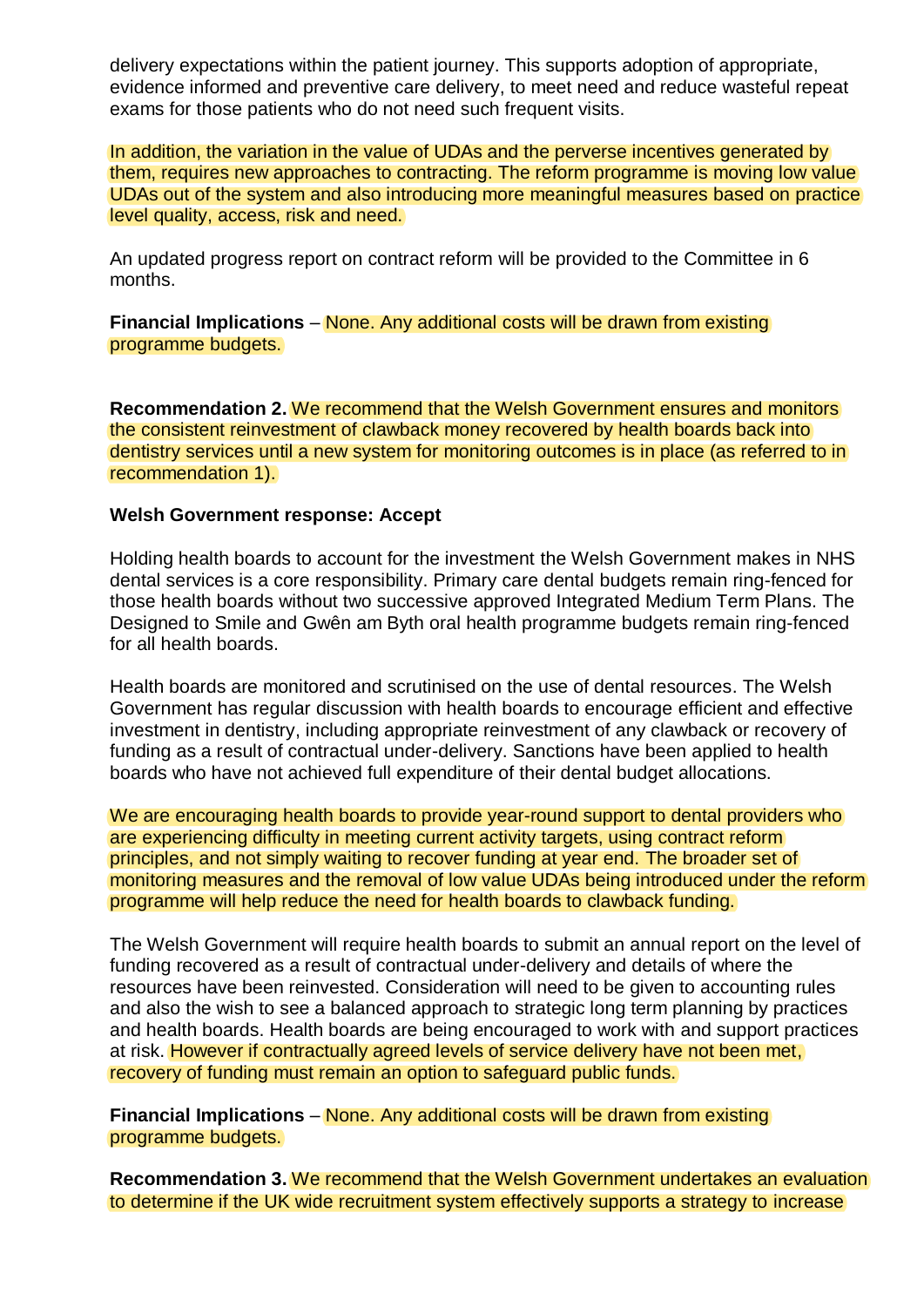the recruitment of those who are Welsh domiciled and the levels of retention of students generally following training.

### **Welsh Government response: Accept**

The Welsh Government, Cardiff Dental School and Health Education and Improvement Wales (HEIW) have already been holding discussions on Dental Foundation Training (DFT). Wales Deanery (now part of HEIW) produced a discussion paper in 2018 outlining the current issues with the UK wide recruitment scheme (covering Wales, England and Northern Ireland), and proposed options and actions necessary for improvement in Wales. HEIW are currently collecting and analysing data to link with workforce planning, and to quantify risks of withdrawing in part or fully from the UK scheme. We accept evaluation of the UK scheme is required and will discuss with HEIW how to take this forward, building on the initial exploratory work.

Following earlier consideration, agreement has been reached to focus on three specific areas:

- i) work with Cardiff Dental School to increase the number of Welsh applicants and entrants;
- ii) improve the recruitment, delivery and retention following DFT; and
- iii) work with health boards to facilitate and incentivise retention following training.

Cardiff Dental School has engaged with Y Gymdeithas Ddeintyddol (the Welsh Dental Society) and others to reach out to all areas of Wales and increase applications. In the academic year 2018/19, nearly 50% of the first year students are Welsh domiciled. However, in addition to this awareness raising, Welsh Government and HEIW have asked Cardiff Dental School to go further and consider flexible entry requirements to incentivise Welsh students to undertake dentistry, including analysing whether the use of cultural and social determinants could be incorporated into Cardiff University entry requirements. They have also been asked to offer and expand the reach of a pre-clinical registration year to encourage applications from Welsh domiciled students, particularly those from hard to recruit areas of West and North West Wales, and consider discounted grades to local socially deprived applicants.

The Welsh Government Officials are also in regular discussion with health boards, and ask that dental ring fenced resource is utilised to support establishing follow-on employment opportunities for DFTs, who wish to stay in Wales following training year, particularly in hard to recruit areas.

Welsh Government has established an All-Wales Faculty for Dental Care Professionals (DCPs) based at Bangor University which is designed to work with education colleges and training providers to set clear educational frameworks and monitor the quality of training. It will develop research capability, leadership and enhance the skills of DCPs to help fulfil their potential. Its work plan includes the co-production of a framework for the future DCP workforce in Wales.

HEIW will also be looking at the commissioning of training numbers, training and education packages to help develop the workforce, and considering whether there are more effective workforce models to deliver services which could improve dentists' workloads and make practices more sustainable.

**Financial Implications** - Any additional costs will be drawn from existing programme budgets.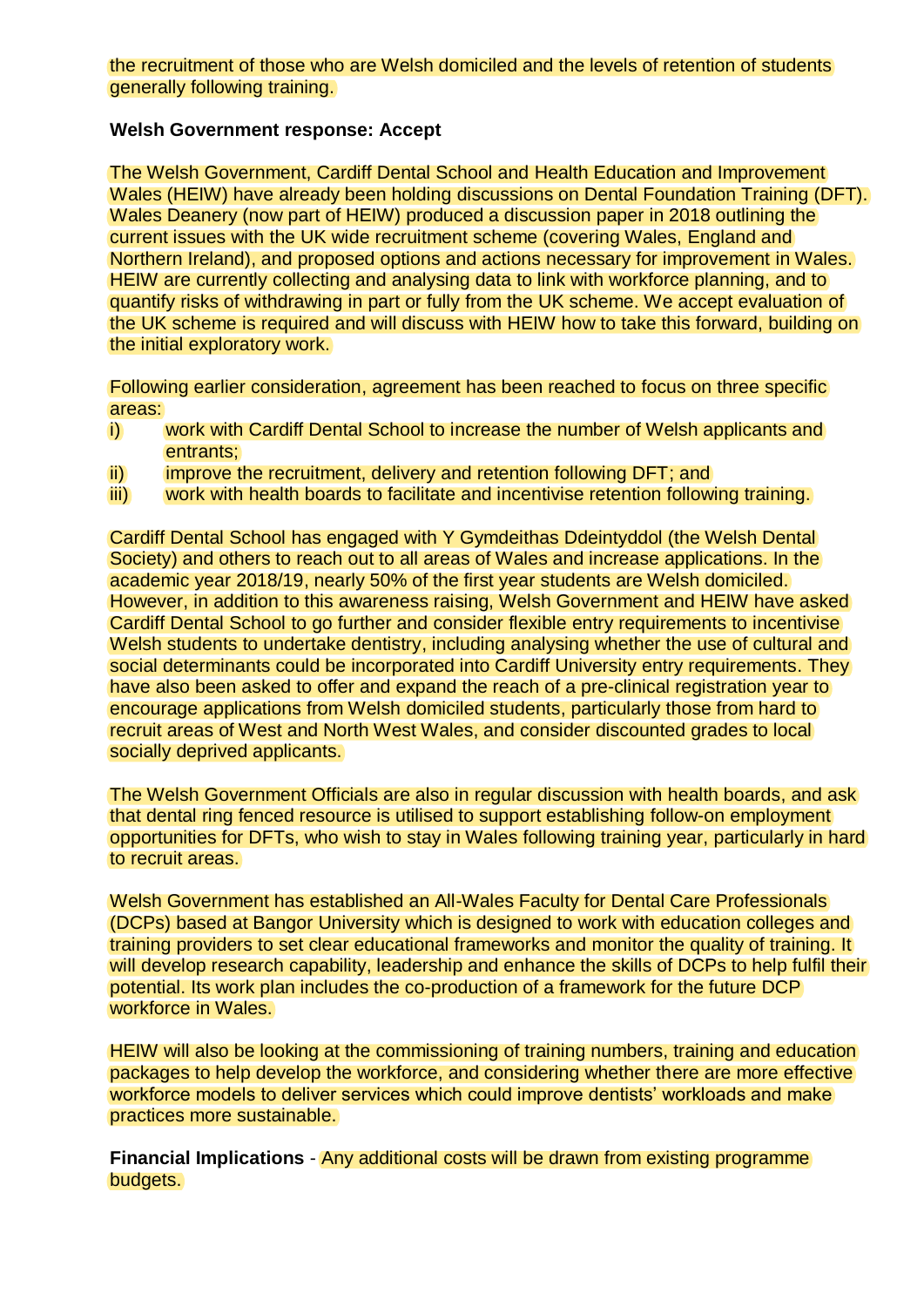**Recommendation 4.** We recommend that the Welsh Government works with health boards to develop a clear strategy to ensure that the e-referral system for orthodontic services in Wales has a positive impact on ensuring appropriate referrals, prioritising patients and reducing waiting times.

### **Welsh Government response: Accept**

Orthodontic referrals are already an integral part of the electronic referral management system within the existing strategy communicated to health boards prior to its launch in March 2019. It is important to note the system covers all dental specialities.

In addition evaluation and reporting on the quality of orthodontic referrals is incorporated into the system which will monitor and identify practitioners who are sending in poor referrals i.e. referrals that are too early, do not meet the 'clinical need' acceptance criteria, patients with poor oral health or no motivation to play their part in achieving a positive outcome through orthodontic treatment.

Some practitioners admit to referring too early to take account of possible waiting times thereby adding to system pressures. Dentists making a referral in the electronic system are required to confirm there is a clinical need, good oral health and appropriate suitability for orthodontic treatment before making a referral and they should only do so when a child is ready for care. This will be monitored by health boards and practitioners, making poor referral decisions or multiple referrals, will be identified. A priority setting decision tool is also built within the system to ensure those with highest needs are seen first.

**Financial Implications** – None. Any additional costs will be drawn from existing programme budgets.

**Recommendation 5.** We recommend that the Welsh Government funds the Designed to Smile programme sufficiently to enable children over 5 years old to receive the same benefits of inclusion as they did prior to the refocus of the programme.

#### **Welsh Government response: Accept**

I would like to take this opportunity to clarify the apparent misconception that as a result of the refocus of Designed to Smile (D2S), children aged 6-7 have been denied the tangible benefits of the programme. This is simply not the case.

While the D2S refocus and the supporting Welsh Health Circular issued to the NHS, put a greater emphasis on children aged 0-5, it recognised the value of offering schools the opportunity of including children in Year 1 and 2 (5-7 year olds). There has been no reduction in funding or delivery.

As part of the refocus of the D2S programme, the provision of fissure sealants has been replaced with the application of fluoride varnish. Evidence based research shows it is as clinically effective, more cost efficient, and acceptable on clinical and school time resources. There is robust evidence that a child free of decay at 5 years old carries that benefit into adulthood.

## **Financial Implications** – None.